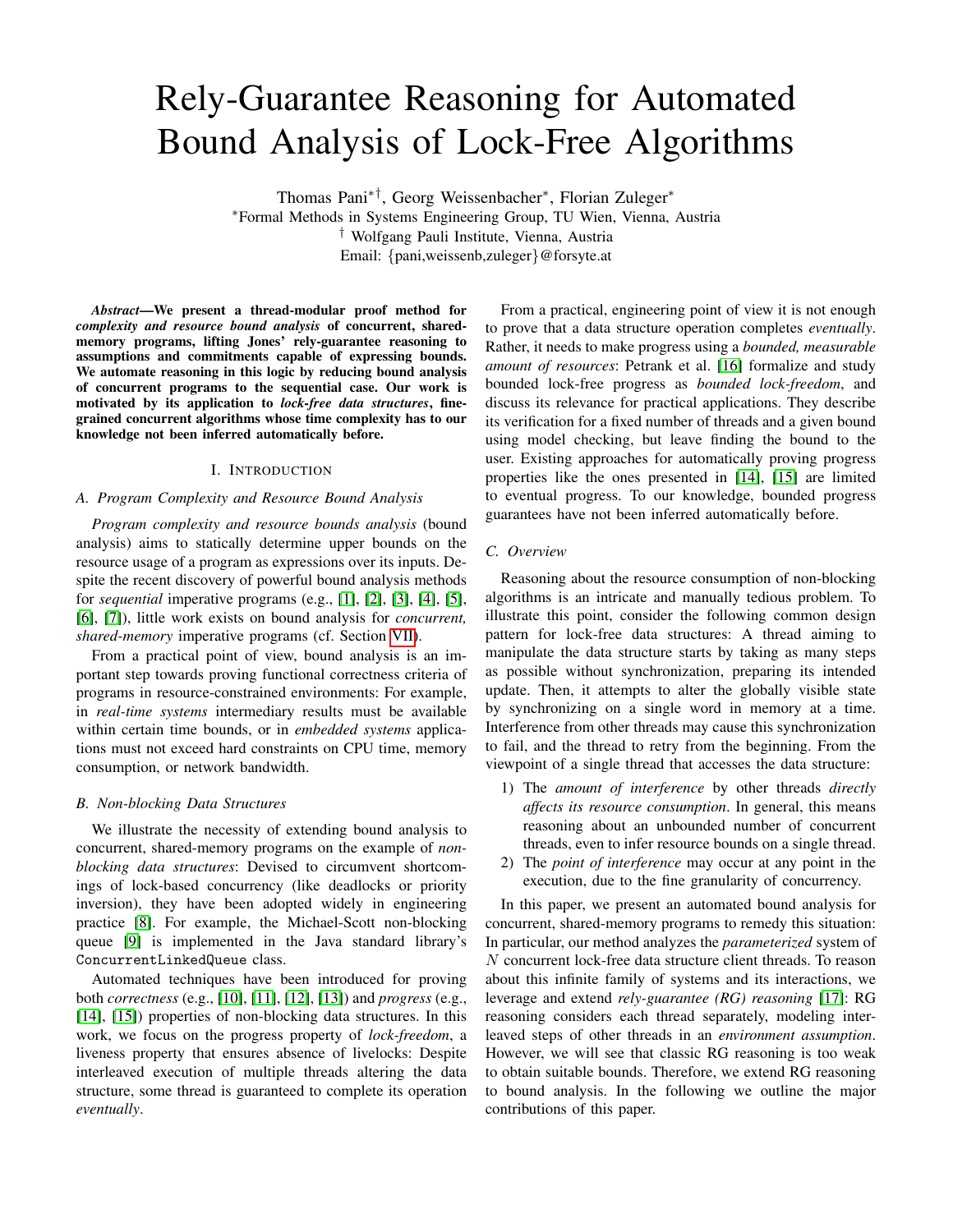# *D. Contributions*

- 1) We present the first extension of rely-guarantee specifications to bound analysis (Section [III\)](#page-3-0).
- 2) We formulate inference rules to reason about these extended specifications and instantiate them to derive our method for bound analysis of concurrent programs (Section [IV\)](#page-4-0).

Apart from their specific use case in this work, we believe the inference rules are interesting in their own right, for example in comparison to the reasoning rules for liveness presented in [\[14\]](#page-8-13) (cf. the discussion in Section [VII\)](#page-7-0).

- 3) We reduce bound analysis of concurrent programs to bound analysis of sequential programs, and obtain an algorithm for rely-guarantee bound analysis (Section [V\)](#page-6-0).
- 4) We implement our algorithm in the tool COACHMAN and apply it to lock-free data structures from the literature. To our knowledge, we are the first to automatically infer runtime complexity for widely studied lockfree data structures such as Treiber's stack [\[18\]](#page-8-17) or the Michael-Scott queue [\[9\]](#page-8-8) (Section [VI\)](#page-7-1).

### II. MOTIVATING EXAMPLE

<span id="page-1-2"></span>We start by giving an informal explanation of our method and of the paper's main contributions on a running example.

## *A. Running Example: Treiber's Stack*

Fig. [1](#page-2-0) shows the implementation of a lock-free concurrent stack known as *Treiber's stack* [\[18\]](#page-8-17). Our input programs are represented as control-flow graphs with edges labeled by guarded commands of the form  $q \triangleright c$ . We omit q if  $q =$  true. We assume edges are executed atomically, and that programs execute in presence of a garbage collector; the latter prevents the so-called *ABA problem* and is a common assumption in the design of lock-free algorithms [\[8\]](#page-8-7).

Values stored on the stack do not influence the number of times its operations are executed, thus we abstract them away for readability. The stack is represented by a null-terminated singly-linked list, with the shared variable T pointing to the top element. The push and pop methods may be called concurrently, with synchronization occurring at the guarded commands originating in  $\ell_3$  for push and  $\ell_{13}$  for pop. These low-level atomic synchronization commands are usually implemented in hardware, through instructions like *compare-andswap* (CAS) [\[8\]](#page-8-7).

The stack operations are implemented as follows: Initially, T points to NULL. The push operation (Fig. [1a\)](#page-2-1)

- 1) allocates a new list node n  $(\ell_0 \rightarrow \ell_1)$
- <span id="page-1-0"></span>2) reads the global stack pointer T  $(\ell_1 \rightarrow \ell_2)$
- 3) updates the newly allocated node's next field to the read value of T  $(\ell_2 \rightarrow \ell_3)$
- 4) atomically: compares the value read in [\(2\)](#page-1-0) to the actual value of T; if equal, T is updated to point to n, otherwise the operation restarts ( $\ell_3 \rightarrow \ell_4$  and  $\ell_3 \rightarrow \ell_1$ respectively).

The pop operation (Fig. [1b\)](#page-2-2) proceeds similarly.

# <span id="page-1-1"></span>*B. Problem Statement*

Consider a general data structure client  $P = op1()$   $\|\cdots\|$  $opM()$ , where  $op1, \ldots, opM$  are the data structure's operations, and  $\parallel$  denotes non-deterministic choice. We compose N concurrent client threads  $P_1$  to  $P_N$  accessing the data structure:

$$
\|_{N} P \stackrel{\text{def}}{=} \underbrace{P}{P_1} \|\cdots \|\underbrace{P}{P_N}
$$

Our goal is to design an automated procedure that automatically infers upper-bounds for all system sizes  $N$  on

- 1) the *thread-specific* resource usage caused by a controlflow edge of a single thread  $P_1$  when executed concurrently with  $P_2 \parallel \cdots \parallel P_N$ , or
- 2) the *total* resource usage caused by a control-flow edge in total over all threads  $P_1$  to  $P_N$ .

Remark (Cost model). To measure the amount of resource usage, bound analyses are usually parameterized by a *cost model* that assigns each operation or instruction a *cost* amounting to the resources consumed. In this paper, we adopt a *uniform cost model* that assigns a constant cost to each control-flow edge. When we speak of the *complexity* of a program, we adopt a specific uniform cost model that assigns cost 1 to each controlflow back edge and cost 0 to all other edges; this reflects the asymptotic time complexity of the program.

**Running example.** Consider N concurrent copies  $P_1 \parallel \cdots \parallel$  $P_N$  of the Treiber stack's client program push()  $\parallel$  pop(), and the push operation's control-flow edge  $\ell_1 \rightarrow \ell_2$ . A manual analysis yields a *thread-specific* bound for  $P_1$  telling us that this edge is executed at most N times by  $P_1$ : Each time that another thread successfully modifies stack pointer  $T$ ,  $P_1$ 's copy in t may become outdated, causing the test at  $\ell_3$  to fail (t  $\neq$ T), and  $P_1$  to restart. After at most  $N-1$  iterations, all other threads have finished their operations and returned, and  $P_1$ executes  $\ell_1 \rightarrow \ell_2 \rightarrow \ell_3 \rightarrow \ell_4$  without interference.

Similarly, a *total* bound for  $P_1 \parallel \cdots \parallel P_N$  tells us that edge  $\ell_1 \rightarrow \ell_2$  is executed at most  $N(N + 1)/2$  times by all threads  $P_1$  to  $P_N$  in total: The first thread to successfully synchronize at  $\ell_3$  sees no interference and executes  $\ell_1 \rightarrow \ell_2$  once. The second thread may need to restart once due to the first thread modifying T, and executes  $\ell_1 \rightarrow \ell_2$  at most twice, etc. The last thread to synchronize has the worst-case bound we established as thread-specific bound for  $P_1$ : it executes  $\ell_1 \rightarrow \ell_2 N$  times. We obtain  $N(N + 1)/2$  as closed form for the total bound. In the following, we illustrate how to formalize and automate this reasoning.

#### *C. Environment Abstraction*

Client program  $\parallel_N P$  from above is *parameterized* in the number of concurrent threads N. To reason about this infinite family of parallel client programs, we base our analysis on Jones' *rely-guarantee reasoning* [\[17\]](#page-8-16). For each thread, RG reasoning over-approximates the following as sets of binary relations over program states (*actions*):

• the thread's effect on the global state (its *guarantee*)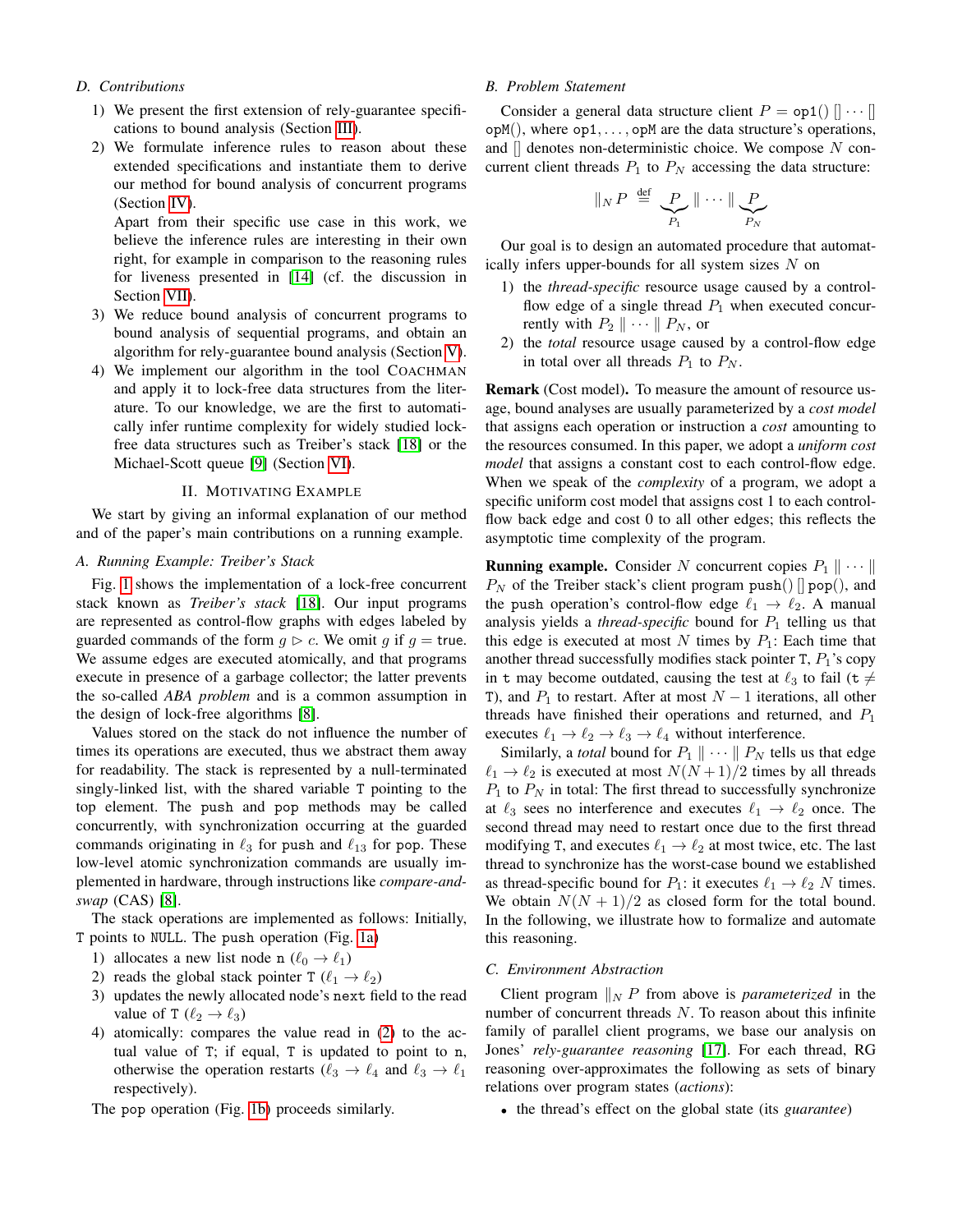<span id="page-2-1"></span><span id="page-2-0"></span>

<span id="page-2-2"></span>Fig. 1: Treiber's lock-free stack [\[18\]](#page-8-17). Stack pointer T is the sole global variable.

• the effect of all other threads (its *rely*) as the union of those threads' guarantees.

The effect of all other threads (the thread's *environment*) is thus effectively abstracted into a single relation. Crucially, this also abstracts away *how often* each environment action is performed, rendering Jones' RG reasoning unsuitable for concurrent bound analysis.

Running example. The program in Fig. [1c](#page-2-3) with actions  $A = \{A_{\text{Push}}, A_{\text{Pop}}, A_{\text{Id}}\}$  summarizes the globally visible effect of  $P_1$ 's environment  $P_2 \parallel \cdots \parallel P_N$  for all  $N > 0$ . In particular,  $A_{\text{Push}}$  summarizes the effect of an environment thread executing edge  $\ell_3 \rightarrow \ell_4$  from the point of view<sup>[1](#page-2-4)</sup> of thread  $P_1$ ,  $A_{\text{Pop}}$  that of  $\ell_{13} \rightarrow \ell_{14}$ , and  $A_{\text{Id}}$  that of all other edges. We discuss how to obtain  $A$  in Section [V-A.](#page-6-1)

As is, the actions in  $A$  may be executed infinitely often. Our informal derivation of the bound in Section [II-B](#page-1-1) however, had to determine *how often* other threads could interfere with the reference thread  $P_1$  (altering pointer T) to bound its number of loop iterations.

Hence, we lift Jones' RG reasoning to concurrent bound analysis by enriching RG relations with bounds. We emphasize our focus on progress properties in this work: although our framework extends Jones' RG reasoning and can express safety properties, we only use it to reason about bounds; tighter integration is left for future work.

#### <span id="page-2-5"></span>*D. Rely-Guarantee Reasoning for Bound Analysis*

In particular, relies and guarantees in our setting are maps  ${A_1 \mapsto b_1, \ldots}$  from actions  $A_i$  (which are binary relations over program states) to bound expressions  $b_i$ . Each relation describes an environment action, and the bound expression describes how often that action may occur on a run of the program.

We present a program logic for thread-modular [\[20\]](#page-8-19) reasoning about bounds: A judgement in our logic takes the form

$$
\mathcal{R}, \mathcal{G} \vdash \{S\} \, P \, \{S'\}
$$

<span id="page-2-4"></span><sup>1</sup>Note that changes to local variables of  $P_2, \ldots, P_N$  are not visible to  $P_1$ .

<span id="page-2-3"></span>where  $\{S\}$  P  $\{S'\}$  is a Hoare triple, and  $\mathcal{R}, \mathcal{G}$  are a rely and guarantee. Its informal meaning is: For any execution of program P starting in a state from  $\{S\}$ , and environment interference described by the relations in  $R$  and occurring at most the number of times given by the respective bounds in  $\mathcal{R}, P$  changes the shared state according to the relations in  $\mathcal{G}$ and at most the number of times described by the respective bounds in  $G$ . In addition, the execution is safe (does not reach an error state) and if P terminates, its final state is in  $\{S'\}.$ 

Running example. For readability, we focus on the analysis of Treiber's push method. The steps for pop are similar. To obtain one bound per edge, we split action  $A_{\text{Id}}$ : skip from Fig. [1c](#page-2-3) into several actions  $A_{\text{ld}}^{i,j}$ : skip, one for each edge  $\ell_i \rightarrow \ell_j$ . For a rely or guarantee  $\{A_{\text{Id}}^{0,1} \mapsto b_1, A_{\text{Id}}^{1,2} \mapsto b_2,$  $A_{\text{Id}}^{2,3} \rightarrow b_3$ ,  $A_{\text{Id}}^{3,1} \rightarrow b_4$ ,  $A_{\text{Push}} \rightarrow b_5$ , we fix the order of actions and write  $(b_1, b_2, b_3, b_4, b_5)$  for short.

First, our method states the following RG quintuple:

$$
\mathcal{R}, \mathcal{G} \vdash \{Inv\} \, P_1 \, \{\mathsf{true}\}
$$

where *Inv* is a data structure invariant stated over shared variables in a suitable assertion language (e.g., separation logic),  $\mathcal{R} = (\infty, \infty, \infty, \infty, \infty)$ , and  $\mathcal{G} = (1, \infty, \infty, \infty, 1)$ . Despite the unbounded environment  $R$  (which corresponds to Fig. [1c\)](#page-2-3), we can already bound two edges,  $\ell_0 \rightarrow \ell_1$  and  $\ell_3 \rightarrow \ell_4$  of  $P_1$ , and thus the corresponding actions in  $\mathcal{G}$ : These edges are not part of a loop and – despite any interference from the environment – can be executed at most once.

We show how to automatically discharge (or rather, discover) such RG quintuples in Section [V.](#page-6-0) Next, we use the bound information obtained in  $G$  to refine the environment  $R$ until a fixed point of the rely is reached.

Running example (continued). We established that thread  $P_1$  can perform actions  $A_{\text{ld}}^{0,1}$  and  $A_{\text{Push}}$  at most once. In our example, all threads are symmetric, thus each of the  $N - 1$ other threads can execute  $A_{\text{ld}}^{0,1}$  and  $A_{\text{Push}}$  at most once as well. The abstract environment representing these  $N-1$  threads can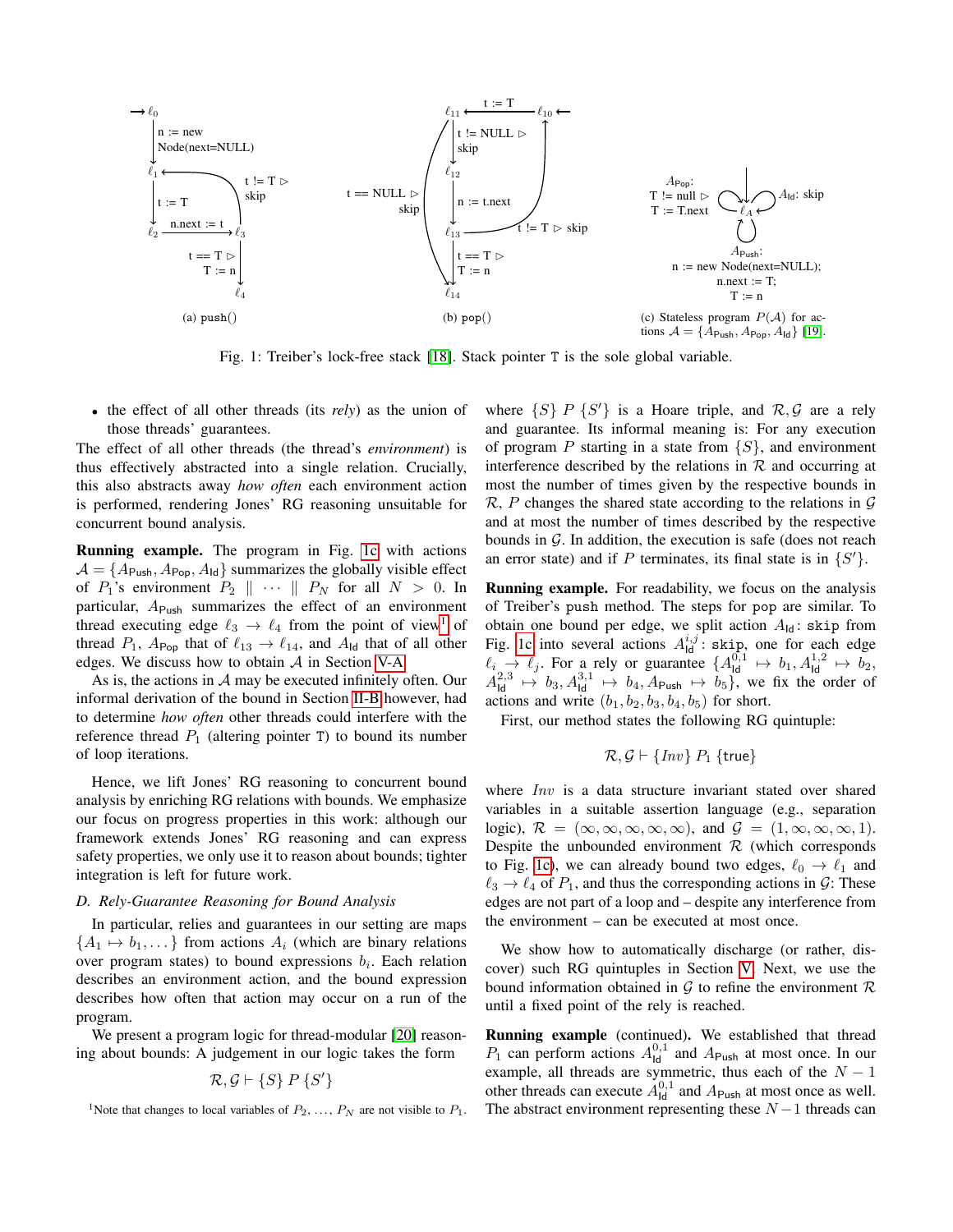thus execute each action  $A_{\text{Id}}^{0,1}$  and  $A_{\text{Push}}$  at most  $N-1$  times. We obtain the *refined rely*  $\mathcal{R}' = (N - 1, \infty, \infty, \infty, N - 1)$ .

As we have reasoned in Section [II-B,](#page-1-1) once the number of  $A_{\text{Push}}$  environment actions is bounded,  $P_1$  loops only that number of times. We obtain the *refined guarantee*

$$
\mathcal{G}' = (1, N, N, N - 1, 1).
$$

By the same reasoning as above, we multiply  $\mathcal{G}'$  with  $(N-1)$ (componentwise) and obtain the refined rely

$$
\mathcal{R}'' = (N-1, N(N-1), N(N-1), (N-1)^2, N-1).
$$

From  $\mathcal{R}''$ , we cannot obtain any tighter bounds, i.e.,  $\mathcal{G}'' = \mathcal{G}'$ is a fixed point, and we report  $\mathcal{G}''$  and  $\mathcal{G}'' + \mathcal{R}''$  as the threadspecific and total bounds of  $P_1$  and  $P_1 \parallel \cdots \parallel P_N$ :

| edge                                                                                                                                                                                                                    | thread-specific bound total bound |          |
|-------------------------------------------------------------------------------------------------------------------------------------------------------------------------------------------------------------------------|-----------------------------------|----------|
|                                                                                                                                                                                                                         |                                   |          |
|                                                                                                                                                                                                                         |                                   | $N^2$    |
|                                                                                                                                                                                                                         |                                   | $N^2$    |
|                                                                                                                                                                                                                         |                                   | $N(N-1)$ |
| $\begin{array}{l l l} \hline \ell_0 \rightarrow \ell_1 & 1 \\ \ell_1 \rightarrow \ell_2 & N \\ \ell_2 \rightarrow \ell_3 & N \\ \ell_3 \rightarrow \ell_1 & N-1 \\ \ell_3 \rightarrow \ell_4 & 1 \\ \hline \end{array}$ |                                   |          |

We demonstrate in Section [VI](#page-7-1) that for more complex examples, more than two iterations of the rely-refinement are necessary to bound all edges. We formalize our reasoning in Sections [III](#page-3-0) and [IV,](#page-4-0) explain its automation in Section [V,](#page-6-0) and describe further case studies in Section [VI.](#page-7-1)

### III. RG SPECIFICATIONS FOR BOUND ANALYSIS

<span id="page-3-0"></span>In this section, we formalize the technique illustrated informally above. We start by stating our program model and formally define the kind of bounds we consider:

### *A. Program Model*

**Definition 1** (Program). Let  $LVar$  and  $SVar$  be finite disjoint sets of typed *local* and *shared program variables*, and let Var = LVar ∪ SVar . Let Val be a set of *values*. *Program states*  $\Sigma$ : *Var*  $\rightarrow$  *Val* over *Var* map variables to values. We write  $\sigma|_{Var'}$  where  $Var' \subseteq Var$  for the projection of a state  $\sigma \in \Sigma$  onto the variables in Var'. Let  $GC = \text{G}uards \times$ Commands denote the set of *guarded commands* over Var and their effect be defined by  $[[\cdot]]: GC \to \Sigma \to 2^{\Sigma} \cup {\{\perp\}}$ <br>where  $\perp$  is a special error state. A program  $B$  over  $Var$  is a where ⊥ is a special error state. A *program* P over Var is a directed labeled graph  $P = (L, T, \ell_0)$ , where L is a finite set of *locations*,  $\ell_0 \in L$  is the *initial location*, and  $T \subseteq L \times GC \times L$ is a finite set of *transitions*. Let S be a predicate over Var that is evaluated over program states. We overload  $\lbrack \cdot \rbrack$  and write  $\|S\| \subseteq \Sigma$  for the set of states satisfying S. We represent executions of P as sequences of *steps*  $r \in \Sigma \times T \times \Sigma$  and write  $\sigma \stackrel{t}{\rightarrow} \sigma'$  for a step  $(\sigma, t, \sigma')$ . A *run* of P from S is a sequence of steps  $\rho = \sigma_0 \xrightarrow{\ell_0, gc_0, \ell_1} \sigma_1 \xrightarrow{\ell_1, gc_1, \ell_2} \dots$  such that  $\sigma_0 \in \llbracket S \rrbracket$  and for all  $i \geq 0$  we have  $\sigma_{i+1} \in \llbracket g c_i \rrbracket(\sigma_i)$ .

**Definition 2** (Interleaving of Programs). Let  $P_i$  $(L_i, T_i, \ell_{0,i})$  for  $i \in \{1,2\}$  be two programs over  $Var_i =$  $LVar_i$  ∪  $SVar_i$  such that  $LVar_1 \cap LVar_2 = \emptyset$ . Their *interleaving*  $P_1 \parallel P_2$  over  $Var_1 \cup Var_2$  is defined as the program

$$
P_1 \parallel P_2 = (L_1 \times L_2, T, (\ell_{0,1}, \ell_{0,2}))
$$

where T is given by  $((\ell_1, \ell_2), gc, (\ell'_1, \ell'_2)) \in T$  iff  $(\ell_1, gc, \ell'_1) \in T_1$  and  $\ell_2 = \ell'_2$  or  $(\ell_2, gc, \ell'_2) \in T_2$  and  $\ell_1 = \ell'_1$ . Given a program P over local and shared variables  $Var =$  $LVar \cup SVar$ , we write  $||_NP = P_1 || \cdots || P_N$  where  $N \ge 1$ for the  $N$ -times interleaving of program  $P$  with itself, where  $P_i$  over  $Var_i$  is obtained from P by suitably renaming local variables such that  $LVar_1 \cap \cdots \cap LVar_N = \emptyset$ . Given a predicate S over Var, we write  $\bigwedge_N S$  for the conjunction  $S_1 \wedge \cdots \wedge S_N$ where  $S_i$  over  $Var_i$  is obtained by the same renaming.

Definition 3 (Expression). Let Var be a set of integer program variables. We denote by  $\text{Expr}(Var)$  the set of arithmetic *expressions* over  $Var \cup \mathbb{Z} \cup \{\infty\}$ . The semantics function  $\llbracket \cdot \rrbracket$ : Expr $(Var) \to \Sigma \to (\mathbb{Z} \cup \{\infty\})$  evaluates an expression in a given program state. We assume the usual expression semantics; in particular,  $a \circ \infty = \infty$  and  $a \leq \infty$  for all  $a \in \mathbb{Z} \cup \{\infty\}$  and  $\circ \in \{+, \times\}.$ 

**Definition 4** (Bound). Let  $P = (L, T, \ell_0)$  be a program over variables  $Var$ , and let S over  $Var$  be a predicate describing P's initial states. Let  $t \in T$  be a transition of P, and  $\rho =$  $\sigma_0 \stackrel{t_1}{\longrightarrow} \sigma_1 \stackrel{t_2}{\longrightarrow} \cdots$  be a run of P from S. We use  $\#(t,\rho) \in$  $\mathbb{N}_0 \cup \{\infty\}$  to denote the number of times transition t appears on run ρ. An expression  $b \in \text{Expr}(Var_{\mathbb{Z}})$  over integer program variables  $Var_{\mathbb{Z}} \subseteq Var$  is a *bound* for t on  $\rho$  iff  $\#(t, \rho) \leq$  $[[b]](\sigma_0)$ , i.e., if t appears at most b times on  $\rho$ .

Given a program  $P = (L, T, \ell_0)$  and predicate S over local and shared variables  $Var = LVar \cup SVar$ , our goal is to compute a function Bound:  $T \to \text{Expr}(SVar_{\mathbb{Z}} \cup \{N\})$ , such that for all transitions  $t \in T$  and all system sizes  $N \geq 1$ , Bound(t) is a bound for t of  $P_1$  on all runs of  $||_NP = P_1 ||$  $\cdots || P_N$  from  $\bigwedge_N S = S_1 \wedge \cdots \wedge S_N$ . That is, Bound gives us the thread-specific bounds for transitions of  $P_1$ . In Section [IV,](#page-4-0) we explain how to obtain total bounds on  $\|_N P$  from that.

#### *B. Extending Rely-Guarantee Reasoning for Bound Analysis*

To analyze the infinite family of programs  $\|_N P = P_1 \|$  $\cdots \parallel P_N$ , we abstract  $P_1$ 's environment  $P_2 \parallel \cdots \parallel P_N$ : We define *actions*, which provide an abstract view of transitions by abstracting away local variables and program locations.

**Definition 5** (Action, Environment Assertion). Let  $\Sigma_S$  be a set of program states over shared variables SVar . An *action*  $A \subseteq \Sigma_S \times \Sigma_S$  over *SVar* is a binary relation over program states. Let  $A = \{A_1, \ldots, A_n\}$  be a finite set of actions. An *environment assertion*  $\mathcal{E}_A$ :  $A \rightarrow \text{Exp}(SVar)$  over A is a function that maps actions to bound expressions over  $SVar$ . We omit A from  $\mathcal{E}_A$  wherever it is clear from the context.

We use sequences a of actions to describe interference: Intuitively, the bound  $\mathcal{E}_{\mathcal{A}}(A)$  describes how often action  $A \in \mathcal{A}$ is permissible in such a sequence. This is captured by the  $\models$ relation defined below. We also define operations and relations on environment assertions to compose and compare them.

Definition 6 (Operations and Relations on Environment Assertions). Let  $A$  be a finite set of actions over shared variables SVar, let  $A \in \mathcal{A}$  be an action, and let a be a finite or infinite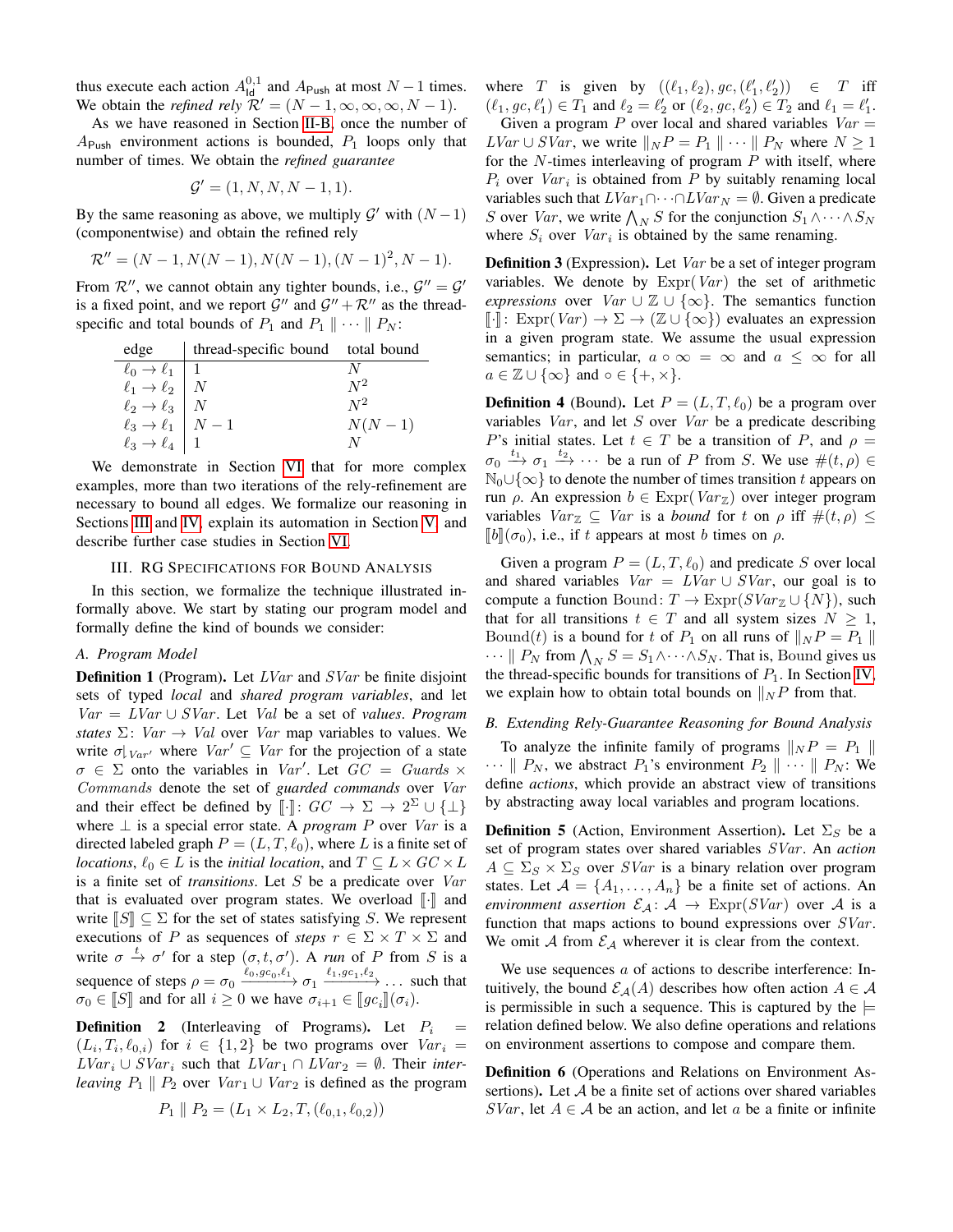word over actions A. Let  $\mathcal{E}_A$  and  $\mathcal{E}'_A$  be environment assertions over A. Let  $\sigma \subseteq \Sigma_S$  be a program state over SVar. We overload  $\#(A, a) \in \mathbb{N}_0 \cup \{\infty\}$  to denote the number of times  $A$  appears on  $a$  and define

$$
a \models_{\sigma} \mathcal{E}_{\mathcal{A}}
$$
 iff  $\#(A, a) \leq [\![\mathcal{E}_{\mathcal{A}}(A)]\!](\sigma)$  for all  $A \in \mathcal{A}$ .

Let  $e \in \text{Expr}(SVar)$  be an expression over  $SVar$ . For all actions  $A \in \mathcal{A}$  we define

$$
(e \times \mathcal{E}_{\mathcal{A}})(A) = e \times \mathcal{E}_{\mathcal{A}}(A), \text{and}
$$
  

$$
(\mathcal{E}_{\mathcal{A}} + \mathcal{E}'_{\mathcal{A}})(A) = \mathcal{E}_{\mathcal{A}}(A) + \mathcal{E}'_{\mathcal{A}}(A).
$$

Further, let S be a predicate over  $SVar$ . We define

$$
\mathcal{E}_{\mathcal{A}} \subseteq_{S} \mathcal{E}'_{\mathcal{A}} \text{ iff } [\![\mathcal{E}_{\mathcal{A}}(A)]\!](\sigma) \leq [\![\mathcal{E}'_{\mathcal{A}}(A)]\!](\sigma)
$$

for all  $A \in \mathcal{A}$  and all  $\sigma \in [S]$ .

# *C. Trace Semantics of RG Quintuples*

We abstract environment threads of interleaved programs with *RG quintuples* of either form

$$
\mathcal{R}, \mathcal{G} \vdash \{S\} \, P \{S'\} \quad \text{or} \quad \mathcal{R}, (\mathcal{G}_1, \mathcal{G}_2) \vdash \{S\} \, P_1 \parallel P_2 \{S'\}
$$

where P and  $P_1 \parallel P_2$  are programs, S and S' are predicates such that  $[[S]] \subseteq \Sigma$  are *inital program states*, and  $[[S]] \subseteq \Sigma$  are<br>final program states, and raly  $\mathcal{R}$  and quarantees  $G$  and  $G$ .  $G_2$ *final program states, and rely*  $\mathcal{R}$  and *guarantees*  $\mathcal{G}$  and  $\mathcal{G}_1$ ,  $\mathcal{G}_2$ are environment assertions over a finite set of actions A.

Remark (Notation of environment assertions). Note that the relies and guarantees of a single RG quintuple are defined over the *same* set of actions A; in Section [V-A](#page-6-1) we show how to compute a set A that over-approximates P (or  $P_1 \parallel P_2$ ) in a prelimiary analysis step. We choose to write relies and guarantees as functions over  $A$  as it simplifies notation throughout the paper. The reader may prefer to think of environment assertions  $\{A_1 \mapsto b_1, \dots\}$  as sets of pairs of an action and a bound  $\{(A_1,b_1),\ldots\}$ , in contrast to just sets of actions  $\{A_1, \ldots\}$  in Jones' RG reasoning.

In particular,  $R$  abstracts P's or  $P_1 \parallel P_2$ 's environment. The guarantees G and  $(\mathcal{G}_1, \mathcal{G}_2)$  allow us to express both thread-specific and total bounds on interleaved programs: The guarantee G of quintuple  $\mathcal{R}, \mathcal{G} \vdash \{S\} P_1 \parallel P_2 \{S'\}$  contains total bounds for  $P_1 \parallel P_2$ , while the guarantees  $G_1, G_2$  of  $\mathcal{R}, (\mathcal{G}_1, \mathcal{G}_2) \vdash \{S\} P_1 \parallel P_2 \{S'\}\)$  contain the respective threadspecific bounds of threads  $P_1$  and  $P_2$ .

We model executions of RG quintuples as *traces*, which abstract runs of the concrete system. In particular, for each run of the concrete system, there exists a corresponding trace of the abstract system. This allows us to over-approximate bounds by considering the traces induced by RG quintuples.

<span id="page-4-2"></span>**Definition 7** (Trace). Let  $P = (L, T, \ell_0)$  be a program of form  $P_1$  or  $P_1 \parallel P_2$  and S be a predicate over local and shared variables  $Var = LVar \cup SVar$ . Let A be a finite set of actions over  $SVar$ . We represent executions of P interleaved with environment actions in A as sequences of *trace transitions*  $\delta \in (L \times \Sigma) \times (L \times \Sigma \cup \{\perp\}) \times \{1, 2, e\} \times \mathcal{A}$ , where the first two components define the change in program location

<span id="page-4-1"></span>
$$
\mathcal{R} + \mathcal{G}_2, \mathcal{G}_1 \vdash \{S_1\} \ P_1 \{S'_1\} \mathcal{R} + \mathcal{G}_1, \mathcal{G}_2 \vdash \{S_2\} \ P_2 \{S'_2\} \mathcal{R}, (\mathcal{G}_1, \mathcal{G}_2) \vdash \{S_1 \land S_2\} \ P_1 \parallel P_2 \{S'_1 \land S'_2\} \mathcal{R}, (\mathcal{G}_1, \mathcal{G}_2) \vdash \{S\} \ P_1 \parallel P_2 \{S'\} \mathcal{R}, \mathcal{G}_1 + \mathcal{G}_2 \vdash \{S\} \ P_1 \parallel P_2 \{S'\} \mathcal{R}, \mathcal{G}_1 + \mathcal{G}_2 \vdash \{S\} \ P_1 \parallel P_2 \{S'\} \mathcal{R}_1, \vec{\mathcal{G}}_1 \vdash \{S_1\} \ P \{S'_1\}
$$

$$
S_2 \Rightarrow S_1 \quad \mathcal{R}_2 \subseteq_{S_2} \mathcal{R}_1 \quad \vec{\mathcal{G}}_1 \subseteq_{S_2} \vec{\mathcal{G}}_2 \quad S_1' \Rightarrow S_2'
$$
  

$$
\mathcal{R}_2, \vec{\mathcal{G}}_2 \vdash \{S_2\} \quad S_2' \}
$$

Fig. 2: Rely/guarantee proof rules for bound analysis. We write  $\vec{\mathcal{G}}$  for either  $\mathcal{G}$  or  $(\mathcal{G}_1, \mathcal{G}_2)$ . In the latter case,  $\subseteq$  is applied componentwise.

and state, the third component defines whether the transition was taken by program  $P_1$  (1),  $P_2$  (2), or the environment (e), and the last component defines which action summarizes the state change. For a trace transition  $\delta = ((\ell, \sigma), (\ell', \sigma'), \alpha, A)$ , we write  $(\ell, \sigma) \xrightarrow{\alpha:A} (\ell', \sigma')$ . A *trace*  $\tau = (\ell_0, \sigma_0) \xrightarrow{\alpha_1:A_1}$  $(\ell_1, \sigma_1) \xrightarrow{\alpha_2:A_2} \dots$  is a sequence of trace transitions. Let  $|\tau| \in$  $\mathbb{N}_0 \cup \{\infty\}$  denote the number of transitions of  $\tau$ . We define the set traces(S, P) as the set of traces such that  $\sigma_0 \in \llbracket S \rrbracket$ and for  $0 < i \leq |\tau|$  we have either

- $\alpha_i = 1$ ,  $(\ell_{i-1}, qc, \ell_i) \in T_1$  for some  $qc, \sigma_i \in [qc](\sigma_{i-1}),$ and  $(\sigma_{i-1}|_{SVar}, \sigma_i|_{SVar}) \in A_i$ , or
- $\alpha_i = 2$ ,  $(\ell_{i-1}, gc, \ell_i) \in T_2$  for some  $gc, \sigma_i \in [gc](\sigma_{i-1}),$ and  $(\sigma_{i-1}|_{SVar}, \sigma_i|_{SVar}) \in A_i$ , or
- $\alpha_i = e, \ell_{i-1} = \ell_i, (\sigma_{i-1}|_{SVar}, \sigma_i|_{SVar}) \in A_i$ , and  $\sigma_{i-1}|_{LVar} = \sigma_i|_{LVar}.$

The *projection*  $\tau|_C$  of a trace  $\tau \in \text{traces}(S, P)$  to components  $C \subseteq \{1, 2, e\}$  is the sequence of actions defined as image of  $\tau$  under the homomorphism that maps  $((\ell, \sigma), (\ell', \sigma'), \alpha, A)$ to A if  $\alpha \in C$ , and otherwise to the empty word.

We now define the meaning of RG quintuples over traces:

**Definition 8** (Validity). We define  $\mathcal{R}, \mathcal{G} \models \{S\} \, P \, \{S'\}$  iff for all traces  $\tau \in \text{traces}(S, P)$  such that  $\tau$  starts in state  $\sigma_0 \in \llbracket S \rrbracket$ and  $\tau|_{\{\mathsf{e}\}} \models_{\sigma_0} \mathcal{R}$  ( $\tau$ 's environment transitions satisfy the rely):

- if  $\tau$  is finite and ends in  $((\ell, \sigma), (\ell', \sigma'), \alpha, A)$  for some  $\ell, \ell', \sigma, \alpha, A$  then  $\sigma' \neq \bot$  (the program is safe) and  $\sigma' \in$ [S'] (the program is correct), and<br> $\pi(x) \models G$  ( $\pi$ 's *P* transitions set
- $\tau|_{\{1\}} \models_{\sigma_0} \mathcal{G}$  ( $\tau$ 's *P*-transitions satisfy the guarantee  $\mathcal{G}$ ).

Similarly,  $\mathcal{R},(\mathcal{G}_1,\mathcal{G}_2) \models \{S\} P_1 \parallel P_2 \{S'\}$  iff for all  $\tau \in$ traces(S,  $P_1 \parallel P_2$ ) s.t.  $\tau$  starts in  $\sigma_0 \in [S]$  and  $\tau|_{\{\mathsf{e}\}} \models_{\sigma_0} \mathcal{R}$ :

• if  $\tau$  is finite and ends in  $((\ell, \sigma), (\ell', \sigma'), \alpha, A)$  for some  $\ell, \ell', \sigma, \alpha, A$  then  $\sigma' \neq \bot$  and  $\sigma' \in [S']$ , and

• 
$$
\tau|_{\{1\}} \models_{\sigma_0} \mathcal{G}_1
$$
 and  $\tau|_{\{2\}} \models_{\sigma_0} \mathcal{G}_2$ .

## IV. RG REASONING FOR BOUND ANALYSIS

<span id="page-4-0"></span>Similar to classic RG reasoning [\[17\]](#page-8-16), [\[21\]](#page-8-20), we propose inference rules to facilitate reasoning about our extended RG quintuples. Our inference rules are shown in Fig. [2:](#page-4-1)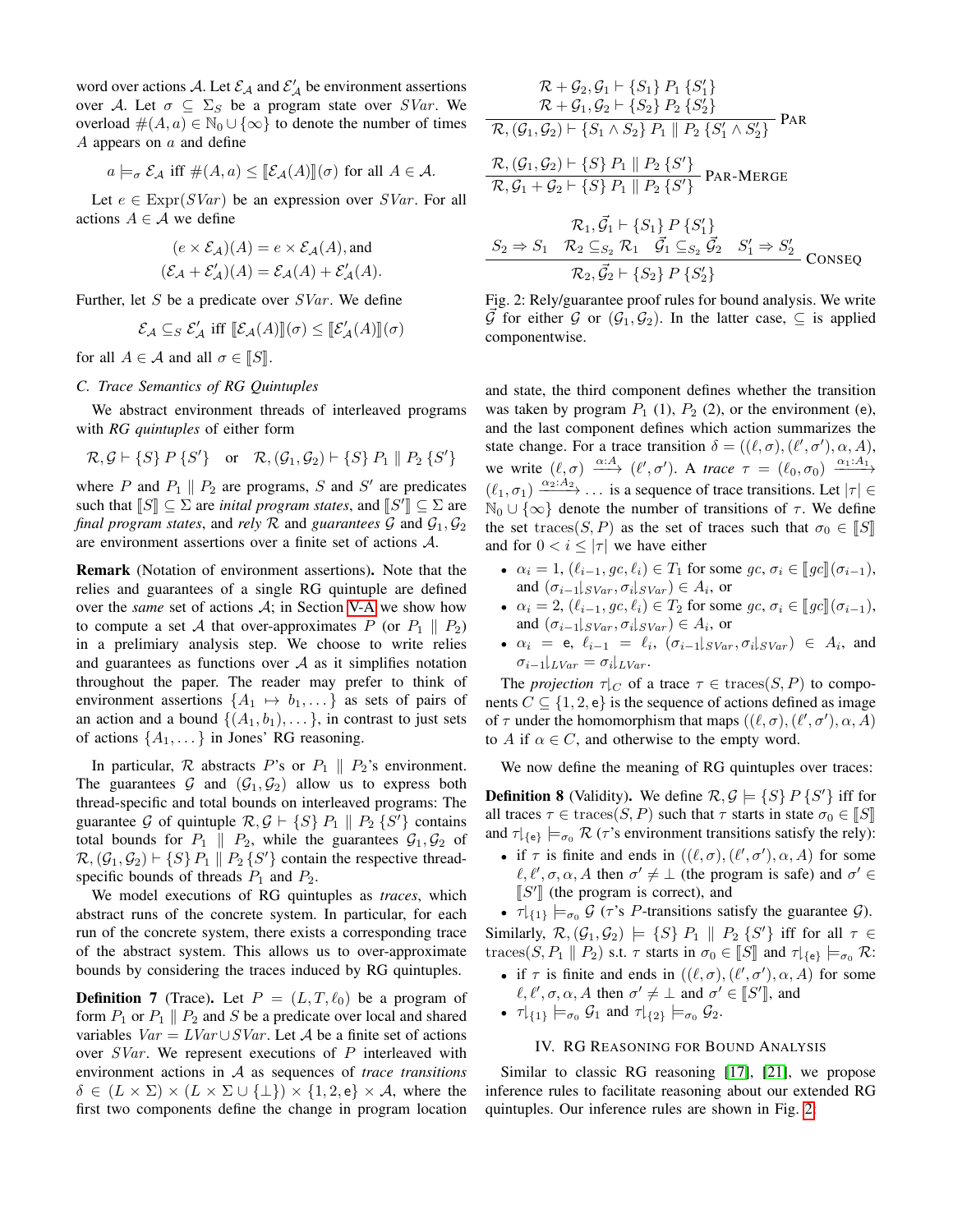- PAR interleaves two threads  $P_1$  and  $P_2$  and expresses their thread-specific guarantees in  $(\mathcal{G}_1, \mathcal{G}_2)$ .
- PAR-MERGE combines thread-specific guarantees  $(\mathcal{G}_1, \mathcal{G}_2)$  into a total guarantee  $\mathcal{G}_1 + \mathcal{G}_2$ .
- CONSEQ is similar to the consequence rule of Hoare logic or RG reasoning: it allows to strengthen precondition and rely, and to weaken postcondition and guarantee(s).

We instantiate these rules to derive the main underlying principle of our bound analysis in the proof of Theorem [2.](#page-5-0)

# Theorem 1 (Soundness). *The rules in Fig. [2](#page-4-1) are sound.*

*Proof sketch: By Definition [7](#page-4-2) (trace semantics of RG quintuples) and induction on the trace length.*

In the following, we assume existence of a procedure SYNTH $G(S, P, R)$  that takes a predicate S, a non-interleaved program P, and a rely R and computes a guarantee  $\mathcal{G}$ , such that  $\mathcal{R}, \mathcal{G} \models \{S\} P$  {true} holds. We present such a procedure in Section [V.](#page-6-0)

Our main idea is to use SYNTHG to compute correct-byconstruction guarantees for RG quintuple *fragments* of form  $\mathcal{R}, ? \vdash \{Inv\} \; P_1 \; \{true\}.$  From this, Theorem [2](#page-5-0) stated below allows us to infer guarantees for  $P_1$ 's environment  $P_2 \parallel \cdots \parallel$  $P_N$  and thus for  $||_NP = P_1 || \cdots || P_N$ .

<span id="page-5-0"></span>Theorem 2 (Generalization of Single-Thread Guarantees). *Let* P *be a program over local and shared variables* Var =  $LVar \cup SVar$  and let  $||_NP = P_1 || \cdots || P_N$  be its N*times interleaving. Let* S *be a predicate over* SVar *. Let* A *over* SVar *be the set of actions summarizing the globally visible effect of*  $\parallel_N P$  *started from S, and let*  $R$  *and*  $G$  *be environment assertions over* A. Let  $\mathbf{0} = (0, \ldots, 0)$  *denote the empty environment.*

*If*

$$
(N-1) \times G \subseteq_S \mathcal{R}
$$
 and  $\mathcal{R}, G \models \{S\} P_1 \{\text{true}\}\$ 

*then*

$$
\mathbf{0}, (\mathcal{G}, (N-1) \times \mathcal{G}) \models \{S\} P_1 \parallel (P_2 \parallel \cdots \parallel P_N) \text{ {true}}.
$$

*I.e., if*  $(N - 1) \times G$  *is smaller than* R, and if  $R, G \models$  $\{S\}$   $P_1$  {true} *holds, then in an empty environment,*  $P_1$ 's *environment*  $P_2 \parallel \cdots \parallel P_N$  *executes actions* A *no more than*  $(N-1) \times G$  *times.* 

*Proof sketch: By induction on the number of threads and repeated application of rules* CONSEQ*,* PAR-MERGE*, and* PAR*.*

Running example. Let us return to the task of computing bounds for N threads  $||_NP = P_1 || \cdots || P_N$  concurrently executing Treiber's push method. Our method starts from the RG quintuple fragment

<span id="page-5-2"></span>
$$
\mathcal{R},? \vdash \{Inv\} \, P_1 \, \{\text{true}\} \tag{1}
$$

for which it computes a correct-by-construction guarantee: It summarizes  $P_1$ 's environment  $P_2 \parallel \cdots \parallel P_N$  in the rely  $\mathcal R$ . At this point, it cannot safely assume any bounds on  $P_2 \parallel \cdots \parallel$  $P_N$ , and thus on  $\mathcal R$ . Therefore, it lets  $\mathcal R = (\infty, \infty, \infty, \infty, \infty)$ . Next, our method runs RG bound analysis. As we have argued in Section [II-D,](#page-2-5) this yields SYNTHG( $Inv, P_1, R$ ) = (1,  $\infty, \infty$ ,  $\infty$ , 1), i.e., we have

<span id="page-5-1"></span>
$$
(\infty, \infty, \infty, \infty, \infty), (1, \infty, \infty, \infty, 1) \models \{Inv\} P_1 \{true\}.
$$
 (2)

Remark (Role of Theorem [2\)](#page-5-0). At this point, our method cannot establish tighter bounds for  $P_1$  unless it obtains tighter bounds for its environment  $P_2 \parallel \cdots \parallel P_N$  and thus R. In Section [II-D,](#page-2-5) we informally argued that if  $G = (1, \infty, \infty, \infty)$ , 1) is a guarantee for  $P_1$ , then  $(N - 1) \times G = (N - 1, \infty,$  $\infty, \infty, N - 1$  must be a guarantee for the  $N - 1$  threads in  $P_1$ 's environment  $P_2 \parallel \cdots \parallel P_N$ . Theorem [2](#page-5-0) formalizes this principle: It allows us to switch the roles of reference thread and environment, i.e., to infer bounds on  $P_2 \parallel \cdots \parallel P_N$  in an environment of  $P_1$  from already computed bounds on  $P_1$  in an environment of  $P_2 \parallel \cdots \parallel P_N$ .

Running example (continued). Our method applies Theorem [2](#page-5-0) to [\(2\)](#page-5-1) and obtains

$$
\mathcal{R}, (\mathcal{G}_1, \mathcal{G}_2) \models \{Inv\} \ P_1 \parallel (P_2 \parallel \cdots \parallel P_N) \ \{\text{true}\} \ \text{where}
$$

$$
\mathcal{R} = (0, 0, 0, 0, 0)
$$

$$
\mathcal{G}_1 = (1, \infty, \infty, \infty, 1)
$$

$$
\mathcal{G}_2 = (N - 1, \infty, \infty, \infty, N - 1)
$$

From the above, we have that  $(N - 1, \infty, \infty, \infty, N - 1)$  is a bound for  $P_1$ 's environment  $P_2 \parallel \cdots \parallel P_N$  when run in parallel with  $P_1$ . Going back to the RG quintuple fragment [\(1\)](#page-5-2), our technique refines the rely R, which models  $P_2 \parallel \cdots \parallel P_N$ , by letting  $\mathcal{R} = (N - 1, \infty, \infty, \infty, N - 1)$ . Again, it runs SYNTHG, which returns  $(1, N, N, N - 1, 1)$ . Thus,

$$
\mathcal{R}, \mathcal{G} \models \{Inv\} \ P_1 \ \{\text{true}\} \ \text{where}
$$

$$
\mathcal{R} = (N - 1, \infty, \infty, \infty, N - 1)
$$

$$
\mathcal{G} = (1, N, N, N - 1, 1)
$$

Another refinement of  $R$  from  $G$  by Theorem [2](#page-5-0) and another run of SYNTHG gives

$$
\mathcal{R}, \mathcal{G} \models \{Inv\} \ P \ \{\text{true}\} \ \text{where}
$$
\n
$$
\mathcal{R} = (N - 1, N(N - 1), N(N - 1), (N - 1)^2, N - 1)
$$
\n
$$
\mathcal{G} = (1, N, N, N - 1, 1)
$$

This time, the guarantee has not improved any further, i.e., our method has reached a fixed point and stops the iteration. Applying Theorem [2](#page-5-0) gives

$$
\mathcal{R}, (\mathcal{G}_1, \mathcal{G}_2) \models \{Inv\} \ P_1 \parallel (P_2 \parallel \cdots \parallel P_N) \ \{\text{true}\} \ \text{where}
$$
  

$$
\mathcal{R} = (0, 0, 0, 0, 0)
$$
  

$$
\mathcal{G}_1 = (1, N, N, N - 1, 1)
$$
  

$$
\mathcal{G}_2 = (N - 1, N(N - 1), N(N - 1), (N - 1)^2, N - 1)
$$

To compute thread-specific bounds for the transitions of  $P_1$ , our method may stop here; the bounds can be read off  $G_1$ . For example, the second component of  $G_1$  indicates that transition  $\ell_1 \rightarrow \ell_2$  is executed at most N times. To compute total bounds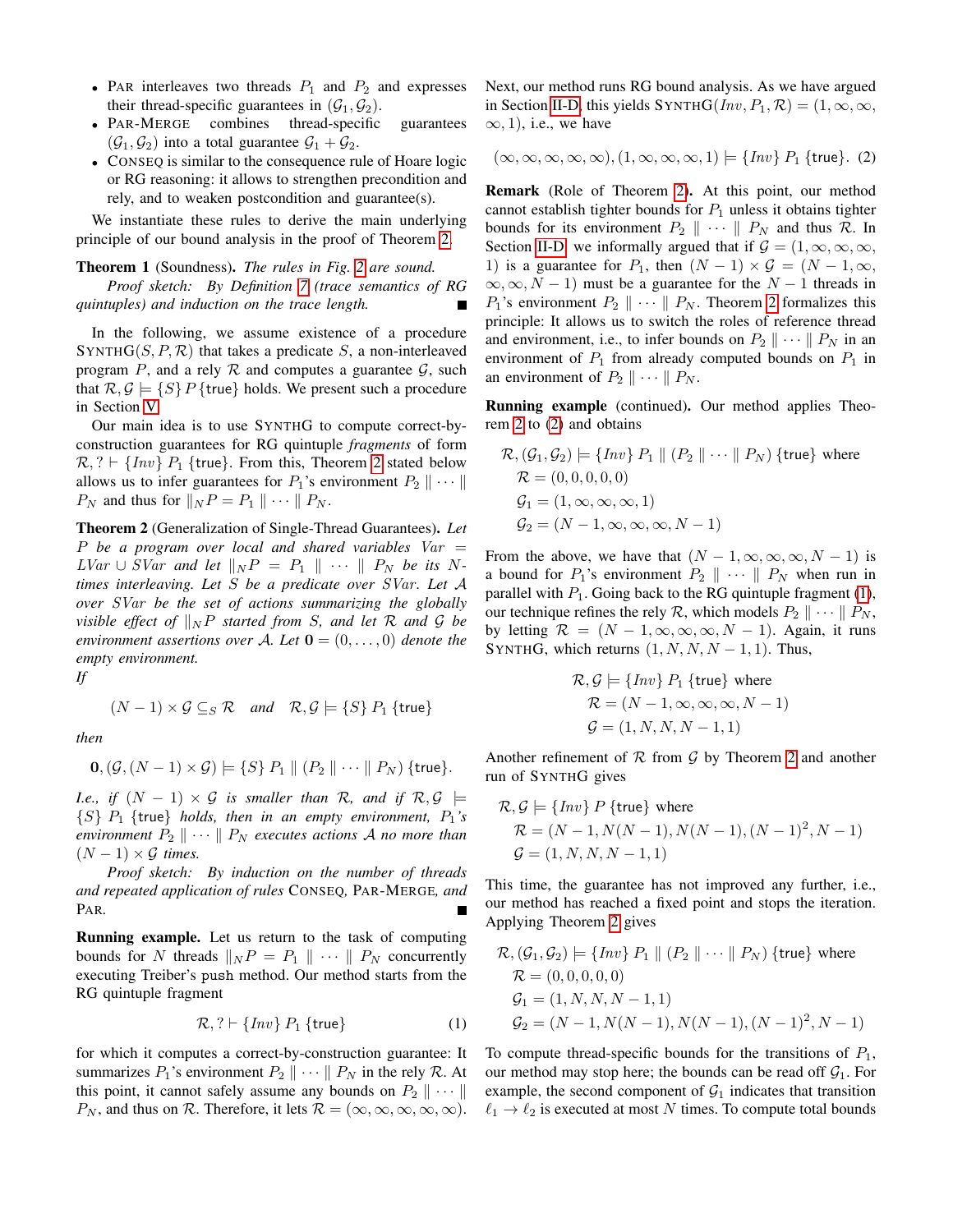<span id="page-6-4"></span>

Fig. 3: Overview of our analysis.

for the transitions of the whole interleaved system  $P_1 \parallel \cdots \parallel$  $P_N$ , our technique applies rule PAR-MERGE, which gives

$$
\mathcal{R}, \mathcal{G} \models \{Inv\} \ P_1 \ \| \cdots \ \| \ P_N \ \{\text{true}\} \ \text{where}
$$

$$
\mathcal{R} = (0, 0, 0, 0, 0)
$$

$$
\mathcal{G} = (N, N^2, N^2, (N - 1)N, N)
$$

Again, bounds can be read off  $G$ , for example the fourth component indicates that the back edge  $\ell_3 \rightarrow \ell_1$  is executed at most  $(N - 1) \times N$  times by all N threads in total.

## V. AUTOMATION

<span id="page-6-0"></span>In this section, we describe the rely-guarantee bound algorithm previously presented on an example; Fig. [3](#page-6-4) gives an overview. The algorithm builds on two main insights:

- We reduce RG bound analysis to sequential bound analysis. This allows us to implement procedure SYNTHG.
- We utilize Theorem [2](#page-5-0) to iteratively refine bounds on environment assertions until a fixed point is reached.

# <span id="page-6-1"></span>*A. Invariant Analysis*

Given a program  $P = (L, T, \ell_0)$ , our algorithm starts with an invariant analysis to discover a data structure invariant *Inv*, a set of actions A, and a map EffectOf:  $A \rightarrow 2^T$  that indicates which transitions a given action abstracts. In our running example, each action corresponds to one transition, but in general coarser actions may be chosen. Many methods for obtaining these have been described in the literature (e.g., [\[22\]](#page-8-21), [\[23\]](#page-8-22), [\[24\]](#page-8-23), [\[25\]](#page-8-24), [\[19\]](#page-8-18)). We use the tool TMREXP [\[19\]](#page-8-18) as an off-the-shelf solver, which allows us to obtain  $A$  as a stateless program as shown in Fig. [1c.](#page-2-3)

This allows us to state the RG quintuple fragment

<span id="page-6-5"></span>
$$
\mathcal{R},? \vdash \{Inv\} \, P_1 \, \{\text{true}\} \tag{3}
$$

over A where  $\mathcal{R} = (\infty, \dots, \infty)$  and the guarantee is unknown.

 $P_N$ . We obtain a correct-by-construction guarantee from the thread-modular bound analysis described below.

#### <span id="page-6-2"></span>*B. Instrumentation*

Given the RG quintuple fragment [\(3\)](#page-6-5), our method first constructs the program  $P(\mathcal{R})$ : Let  $\mathcal{A} = \{A_1, \ldots, A_m\}$ . It starts from the stateless program

while (true) do 
$$
A_1 \parallel \cdots \parallel A_m
$$
 done

and instruments it with counter variables  $\xi_A$  to enforce the bounds in R:

Let  $P(\mathcal{R}) = (\{\ell\}, T, \ell)$  be the program over variables  $\{\xi_{A_1}, \ldots, \xi_{A_m}\}\$  with initial states  $[\![g_0]\!]$  where

$$
T = \{ (\ell, gc_A, \ell) \mid A \in \mathcal{A} \}
$$
  
\n
$$
gc_A = \begin{cases} \xi_A > 0 \rhd \{A; \xi_A := \xi_A - 1\} & \text{if } \mathcal{R}(A) \neq \infty \\ \text{true} & \rhd \{A\} & \text{otherwise} \end{cases}
$$
  
\n
$$
g_0 = \bigwedge_{A \in \mathcal{A}} \begin{cases} \xi_A = \mathcal{R}(A) & \text{if } \mathcal{R}(A) \neq \infty \\ \text{true} & \text{otherwise} \end{cases}
$$

Proposition 1. *There exists an isomorphism between runs of*  $P_1 \parallel P(\mathcal{R})$  *from Inv*  $\wedge$  *g*<sub>0</sub>*, and traces* { $\tau \in \text{traces}(Inv, P_1)$  |  $\tau$  *starts in*  $\sigma$  *and*  $\tau|_{\{e\}} \models_{\sigma} \mathcal{R}$ *, such that isomorphic runs and traces have the same length n, and for all positions*  $0 \leq$  $i \leq n$  *their location and state components are equal up to the instrumentation location and variables*  $\ell$  *and*  $\xi_A$  *of*  $P(\mathcal{R})$ *.* 

#### <span id="page-6-3"></span>*C. Bound Analysis*

Our algorithm translates the interleaved heap-manipulating program  $\hat{P} = P_1 \parallel P(\mathcal{R})$  and predicate  $Inv \wedge g_0$  into an equivalent (bisimilar) integer program and predicate using the technique of [\[13\]](#page-8-12) (alternatively one could directly compute bounds on the heap-manipulating program  $\hat{P}$  using techniques such as described in [\[26\]](#page-8-25), [\[27\]](#page-8-26), [\[28\]](#page-8-27)). From now on, let  $\hat{P}$  and Inv  $\land$  g<sub>0</sub> refer to these translations.

Note that  $\hat{P}$  is a sequential integer program that can be fed to an off-the-shelf sequential bound analyzer. Let  $\hat{T}$  denote the transitions of  $\hat{P}$ . Our method runs the sequential bound analyzer on  $\hat{P}$ , which computes a function SeqBound:  $\hat{T} \rightarrow$ Expr(Var<sub>Z</sub> ∪ {N}), such that for all  $t \in \hat{T}$  and all  $N \geq 1$ , SeqBound(t) is a bound for t on all runs of  $\hat{P}$  from  $Inv \wedge q_0$ .

Then, our technique maps bounds obtained on transitions of P back to the corresponding transitions of  $P_1$  in  $P = P_1 \parallel$  $P(\mathcal{R})$ , which allows it to compute the desired guarantee for  $P_1$ : Letting

$$
G(A) = \sum_{t \in \text{EffectOf}(A)} \text{SeqBound}(t)
$$

R soundly over-approximates  $P_1$ 's environment  $P_2 \parallel \cdots \parallel R$ , ?  $\vdash \{Inv\} P_1$ {true}, i.e., we have  $R, \mathcal{G} \models \{Inv\} P_1$ {true}. for all  $A \in \mathcal{A}$  gives a correct-by-construction guarantee  $\mathcal{G}$  for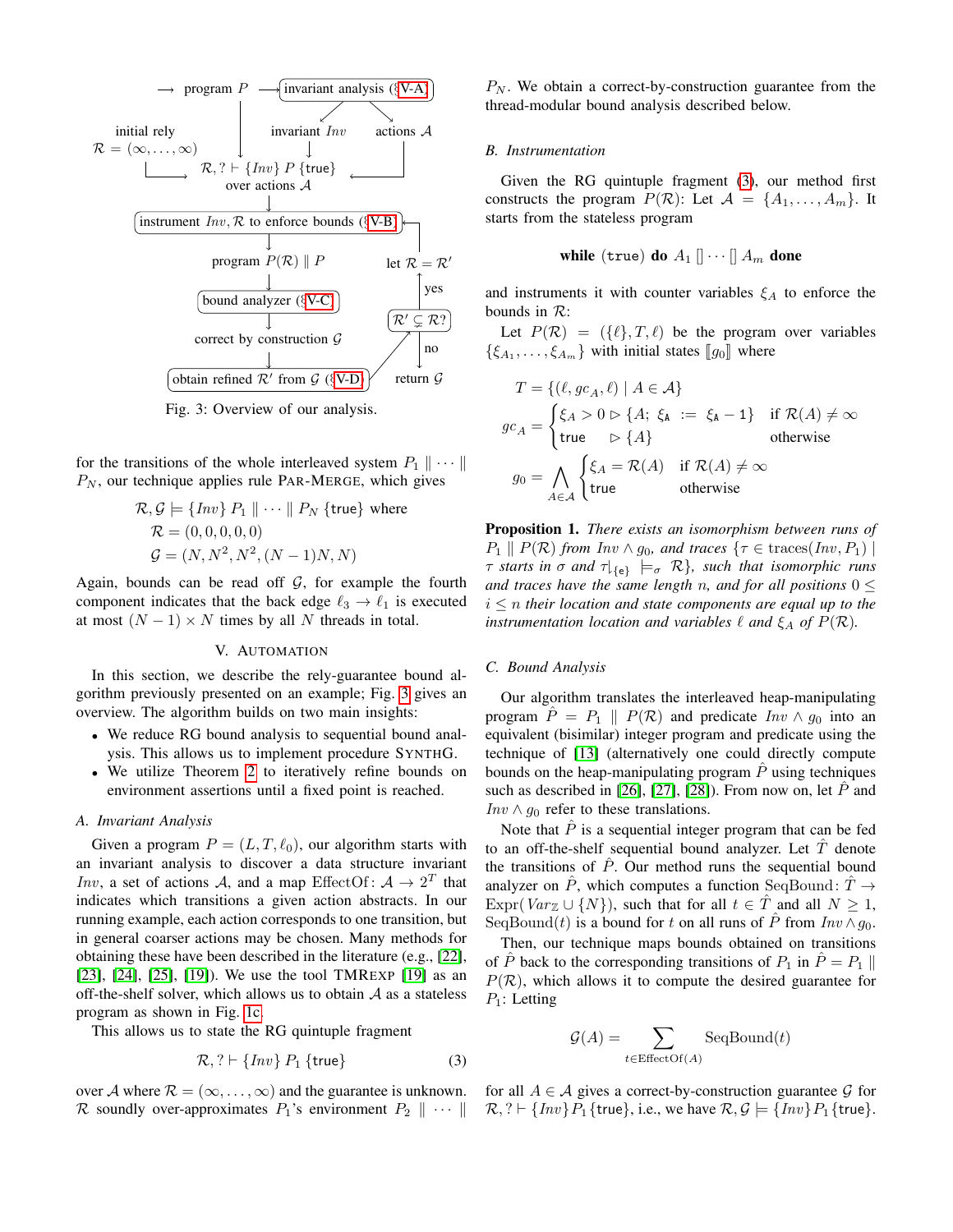# <span id="page-7-2"></span>*D. Bound Refinement*

Our algorithm then uses Theorem [2](#page-5-0) to refine the rely of  $P_1$ and checks if the computation has reached a fixed point yet. Let  $\mathcal{R}'(A) = (N - 1) \times \mathcal{G}(A)$  for all  $A \in \mathcal{A}$ .

- 1) If  $\mathcal{R}' \subsetneq \mathcal{R}$ , by Theorem [2](#page-5-0)  $\mathcal{R}'$  is a valid bound for  $P_2 \parallel \cdots \parallel P_N$ . Our algorithm iterates the computation of bounds for  $\mathcal{R}', ? \vdash \{Inv\} P_1 \{ true \}$  starting from Section [V-B.](#page-6-2)
- 2) If  $\mathcal{R}' = \mathcal{R}$ , the algorithm has reached a fixed point and reports the results of the analysis:
	- a) For thread-specific bounds of  $P_1$ , return  $\mathcal{G}$ .
	- b) For total bounds of  $P_1 \parallel \cdots \parallel P_N$ , apply Theo-rem [2](#page-5-0) to get a guarantee for  $P_2 \parallel \cdots \parallel P_N$ , and use rule PAR-MERGE to sum up the guarantees of  $P_1$  and  $P_2 \parallel \cdots \parallel P_N$ .
- 3)  $\mathcal{R}' \nsubseteq \mathcal{R}$  can be avoided by implementing a sequential bound analyzer that is deterministic and monotonic in the sense that it always finds the same or smaller bounds on programs with further restricted transition relations.

### VI. CASE STUDIES

<span id="page-7-1"></span>We have implemented the algorithm of Section [V](#page-6-0) in our tool COACHMAN [\[29\]](#page-8-28) and tested it on three well-known lockfree data structures from the literature: Treiber's stack [\[18\]](#page-8-17), the Michael-Scott queue [\[9\]](#page-8-8), and the DGLM queue [\[30\]](#page-8-29). For the sequential bound analyzer, we have implemented an algorithm similar to the one described in [\[7\]](#page-8-6); its implementation is available online [\[29\]](#page-8-28).

For each data structure, our tool constructs a general client program  $P = op1()$   $\|\cdots\|$  opM(), and analyzes its N-times interleaving  $||_N P = P_1 || \cdots || P_N$  for thread-specific bounds of a single thread  $P_i$  and total bounds of  $P_1 \parallel \cdots \parallel P_N$  as described in Section [II.](#page-1-2) For brevity, we only report complexity bounds here. All performance results were obtained on a single core of a 2.0GHz Intel Core i7 processor.

*1) Treiber's stack [\[18\]](#page-8-17):* We thoroughly discussed Treiber's stack in our running example (Section [II\)](#page-1-2). Our tool takes 2 iterations to obtain the stack's thread-specific linear asymptotic complexity  $O(N)$  of a single thread  $P_i$ , and the total quadratic complexity  $O(N^2)$  $O(N^2)$  $O(N^2)$  of  $P_1 \parallel \cdots \parallel P_N$  in 3 minutes<sup>2</sup>.

*2) Michael-Scott queue [\[9\]](#page-8-8):* This lock-free queue has, e.g., been implemented in the ConcurrentLinkedQueue class of the Java standard library. In contrast to Treiber's stack, the transitions of the Michael-Scott queue cannot be bounded with just a single refinement operation: It synchronizes via two CAS operations, the first one breaking/looping as in Treiber's stack, the second one located on a back edge of the main loop. Thus our algorithm cannot immediately bound the action corresponding to the second CAS. Rather, it first bounds the first CAS' action, refines and bounds the second CAS' action, and after a final refinement bounds all other edges. Our tool takes 3 iterations to obtain the queue's thread-specific linear asymptotic complexity  $O(N)$ , and the total quadratic complexity  $O(N^2)$  in 148 minutes.

*3) DGLM queue [\[30\]](#page-8-29):* The DGLM queue is a recent, optimized version of the Michael-Scott queue. Similar to the Michael-Scott queue, our tool takes 3 iterations to obtain the queue's thread-specific linear asymptotic complexity  $O(N)$ , and the total quadratic complexity  $O(N^2)$  in 77 minutes.

Remark (Discussion of algorithm runtime). The increased runtime on the queue case studies compared to Treiber's stack is due to to their larger program LTS and doubled number of environment actions. In particular, the counter automaton produced by [\[13\]](#page-8-12) for Treiber's stack has 531 vertices and 2,072 edges, while for the MS queue we obtain 6,165 vertices and 37,402 edges.

The runtime speedup on the DGLM queue compared to the MS queue is explained by its optimized deq method: Its LTS has 2 instead of 4 back edges, which drastically reduces the time spent in bound analysis.

## VII. RELATED WORK

<span id="page-7-0"></span>Albert et.al. [\[31\]](#page-8-30) describe a RG bound analysis for actorbased concurrency. They use heuristics to guess an unsound guarantee and justify it by proving that all environment actions not captured by the guarantee occur only finitely often. We note that the approach of [\[31\]](#page-8-30) leaves environment actions not captured by the guarantee completely unconstrained, i.e., they may change the program state arbitrarily, leading to coarser than necessary bounds. In contrast, our approach includes all environment actions, recognizes that actions occurring boundedly often already carry ranking information, and leaves their handling to the sequential bound analyzer.

More closely related to our work, Gotsman et al. [\[14\]](#page-8-13) present a general framework for expressing liveness properties in RG specifications and apply it to prove termination/unbounded lock-freedom. They give rely and guarantee as words over actions, and instantiate it for properties stating that a set of actions does not occur infinitely often. They automatically discharge such properties in an iterative proof search over the powerset of actions. Our approach differs in various aspects: First, while our RG quintuples may be formulated as words over actions, the instantiation in [\[14\]](#page-8-13) is suitable only for termination, but too weak for bound analysis. Second, the focus on liveness properties leads to more complicated proof rules in [\[14\]](#page-8-13), which have to account for the fact that naive circular reasoning about liveness properties is unsound [\[32\]](#page-8-31), [\[33\]](#page-8-32), [\[14\]](#page-8-13). In contrast, all sequences of actions expressable by our environment assertions are safety-closed, allowing us to use the full power of RG-style circular arguments in the premises of our reasoning rules. Finally, we obtain bounds for all actions at once in a refinement step by reduction to sequential bound analysis, rather than iteratively querying a termination prover whether a particular action occurs only finitely often.

<span id="page-7-3"></span> $2A$  further optimization of the bound algorithm only applicable to this case study allows us to speed up the runtime to 47 seconds.